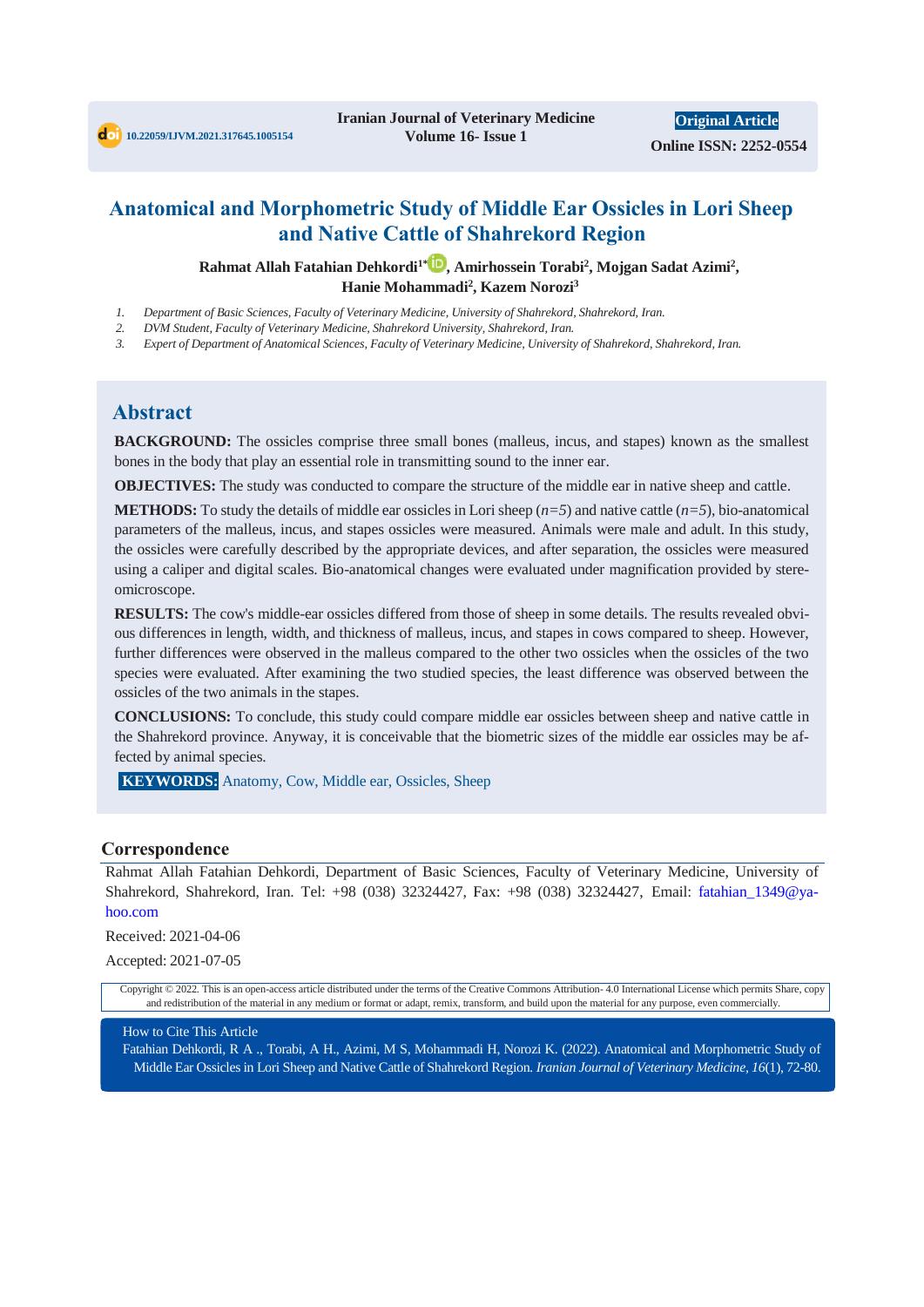# **Introduction**

The performance of hearing is a specific feeling observed among the upper classes of the animal kingdom and is one of the most important sensory inputs to the maintenance of life. It seems very interesting such a small structure like the ear performs a vital act of hearing. There are three small ossicles, called the malleus, incus, and stapes, inside the middle ear (Saha *et al.*, 2017). In the discussion of the middle ear, it has been turned out that it needs to evolve many times; in this way, one ossicle has evolved in primitive birds and reptiles and then in the form of three ossicles in mammals (Tucker, 2017). Wible and Gaudin (2004) reported a lack of processes for muscular fixation in the middle ear in *Euphractus sexcinctus*, but they did not show any degree of muscular development (Wible and Gaudin, 2004). The next experiences were developed from the reptilian condition, which then extended to reptiles and birds and the mammalian middle ear (Pfaff *et al.*, 2019).

The mammalian middle ear is the most basic morphological feature that signalizes this class of vertebrates. Middle ear skeletal pattern differs obviously among vertebrates from those of other amniotes and has attracted the attention of comparative zoologists for years (Meng *et al.*, 2020). By revealing the structural components of the middle ear, examination of the bones involved is not out of reach. The middle ear has three ossicles, the malleus, incus, and stapes (Cañestro *et al.*, 2007; Péus *et al.*, 2020). Researchers have shown more terrestrial mammals can be arranged into two basic middle ear types established upon their ossicular morphologies (also seen in fossils); with a range of intermediate or transitional morphology between both types. These groups have malleus with a long process (processus gracilis) fused to the ectotympanic through the gonial, the wide transverse lamina between the manubrium and the articular surface (for the incus), and the prominent bone mass near the base of the manubrium, which is called the orbicular apophysis (Fleischer, 2013; Wang *et al.*, 2019).

Recent genetic analyses on the mouse have provided information about genes central to middle ear formation (Mallo, 2001, 2003; Fritzsch and Elliott, 2017). However, middle ear bones are essential in mammals for increasing the sensory conduction of auditory capacity, the way that they conduct sound from the outer ear to the inner ear (Kerber and Sánchez-Villagra, 2019).

Large middle ear ossicles can relatively improve the functional sensitivity of the sensory cells inside the inner ear vestibule to low frequencies with loose ligament attachments and large tympanic membranes (Jurado and Marquardt, 2020). Therefore, one goal from investigations of auditory genetics and physiology is to express the relationship between the middle ear's structure and the function of the auditory signal process. The purposes of the present study were to morphologically describe the middle ear region with particular emphasis on the auditory ossicles; and to carry out a bio-morphometric comparative study of the middle ear ossicles in the two species, *Lori* sheep and *Native* cow.

# **Materials and Methods**

### **Animals**

The study was a biometrical basically sciencesbased pragmatic study, performed in the Department of Anatomy in Shahrekord University to monitor the morphological and biometrical differences between ossicles of the middle ear in a period of approximately two months from collecting samples until ossicles separation. A number of cattle and sheep skull bones (in Shahrekord district), each separately and possessing entire ossicular series in the pattern of 'with no discontinuity' and 'without erosion/deterioration' were selected. Bones that seemed to be worn out in consequence of ear disorders and/or complicated diseases were excluded from this investigation. The proposal was approved by the Ethics Committee of Deputy of Faculty and University of Shahrekord approved this research project. The methods used to get different bones of the ear were similar to the early stages of "the method of the mastoidectomy," which was carried out according to a previous protocol (Mitchell and Coulson, 2017). To expose the malleus, incus, and stapes bones, the tympanic bulla was required to be made accessible using a tiny drill. Afterward, the middle ear ossicles were separated from the tympanic cavity and examined using an anatomical stereomicroscope (Model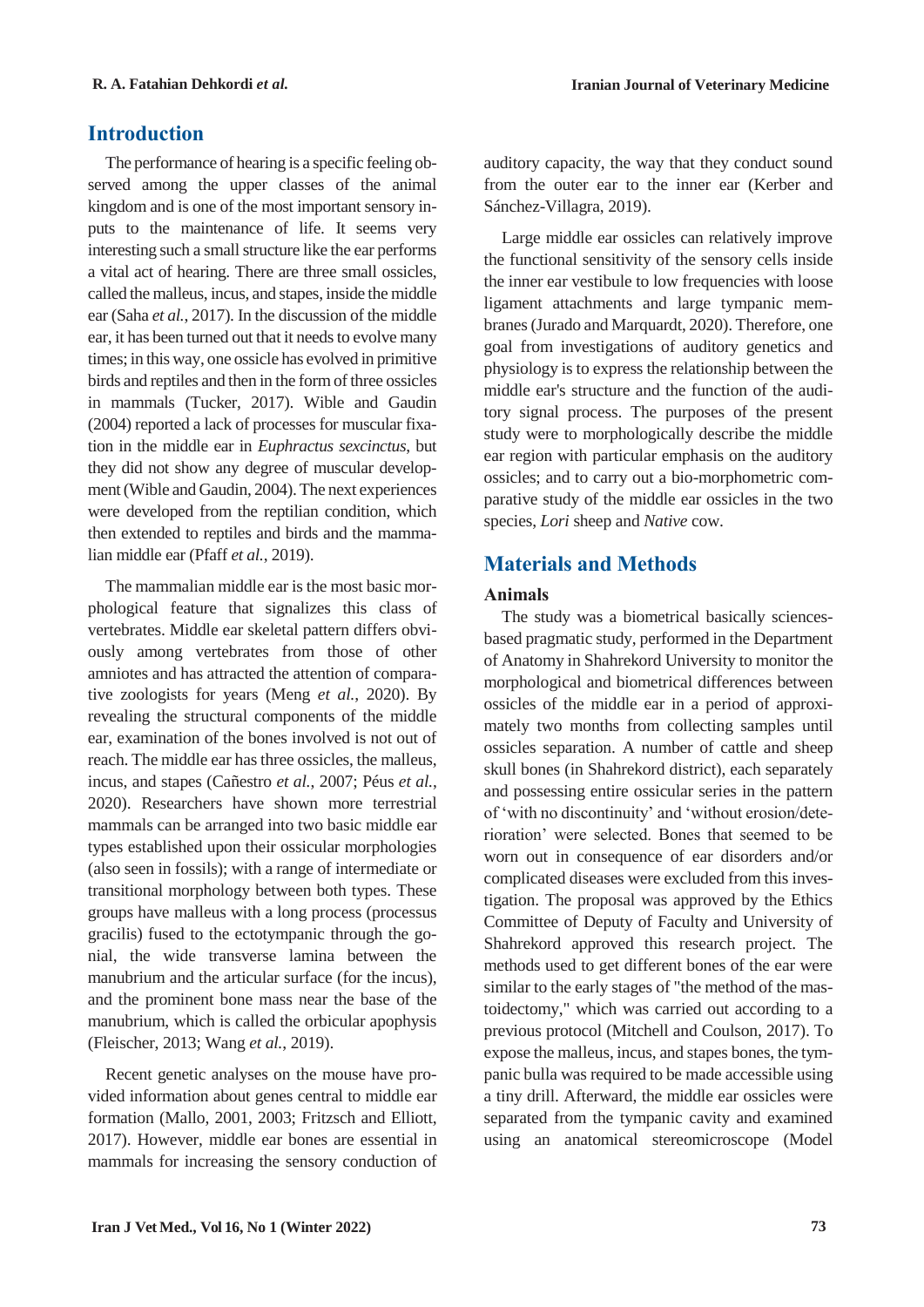Olympus Co., Tokyo, Japan). Issues that were considered included; i) description of the anatomical structure of the middle ear ossicles and ii) measurement of the biometric parameters of the middle ear ossicles including weight, thickness, and diameter; comparison of values was made relatively.

Radiographs were established from the middle ear in medial view. The film distance from the X-ray source was about 20 cm and the radiographic device was regulated at 45 kV (KV) and 20 mA/s. An X-ray (Ralco s.r.l Comp) set was used to take a radiograph of the middle ear bones, including malleus, incus, and stapes, on a high-resolution mammography film.

### **Statistical Analysis**

Data of middle ear ossicles were analyzed using the SPSS statistical software package version 23.0.0 for Windows. Data were expressed as mean± standard deviation (SD), and statistical variations were tested by the Student-T test. The biometric values of variations, including the weight, length, width, and thickness concerning middle ear ossicles were corrected between two species and the method used was considered with the probability of P-value<0.05 as statistically significant.

### **Results**

Gross anatomical findings of dissected specimens exhibited that the tympanic bulla included three ossicles of malleus, incus, and stapes [\(Figures 1](#page-2-0) to 3). [Figures 3](#page-3-0) demonstrate radiographs of middle ear ossicles from lateral and medial views.

The malleus was a hammer-molded small bone that joins to the next bone (incus) and is attached to the inner surface of the tympanic membrane. The incus ossicle, the second bone in the middle ear, was the anvil-shaped small bone that connected to the third middle ear bone [\(Figures 1](#page-2-0) and 2). Stapes, the last bone ( $Figures 1$  and 2), was the stirrup-molded</u> small bone which was placed on other bones, and transported to the oval opening (an opening that leads from the middle ear to the inner ear cavity).

Data from the biometric analysis of three malleus, incus, and stapes bones in both species (sheep and cow) are shown in [Table 1.](#page-4-0) The results revealed an obvious difference in length, width, and thickness of malleus ossicle in the cow compared to the sheep

[\(Table 1\)](#page-4-0). All the measures except for the weight of malleus ossicle in the cow showed a significant difference (*P*<0.05). Hence, the weight of malleus ossicle in the cow was not significantly different from that in the sheep (*P*>0.05). Furthermore, there was a significant difference in terms of biometric dimensions of length, thickness, and width (head, middle, and tail) of the malleus ossicle between both species (*P*<0.05).



<span id="page-2-0"></span>Figure 1. The different parts that make up ossicle; ossicular chain link in sheep mature (dorsal view); M: Handle of malleus; I: Incus; S: Stapes; T: tympanic bulla; M: muscular process; E: external acoustic meatus;

A similar pattern was followed for biometric sizes of the incus ossicle in the middle ear [\(Table 1\)](#page-4-0), as the biometric dimensions of length and width in the incus ossicle of the cow were significantly higher than those of the sheep (*P*<0.05). The differences between the two species in terms of weight of incus ossicle did not follow a similar pattern like other biometric values; as there were no significant differences regarding parameters mentioned between two animals, despite the higher weight of incus ossicle in the cow compared to the sheep (*P*>0.05).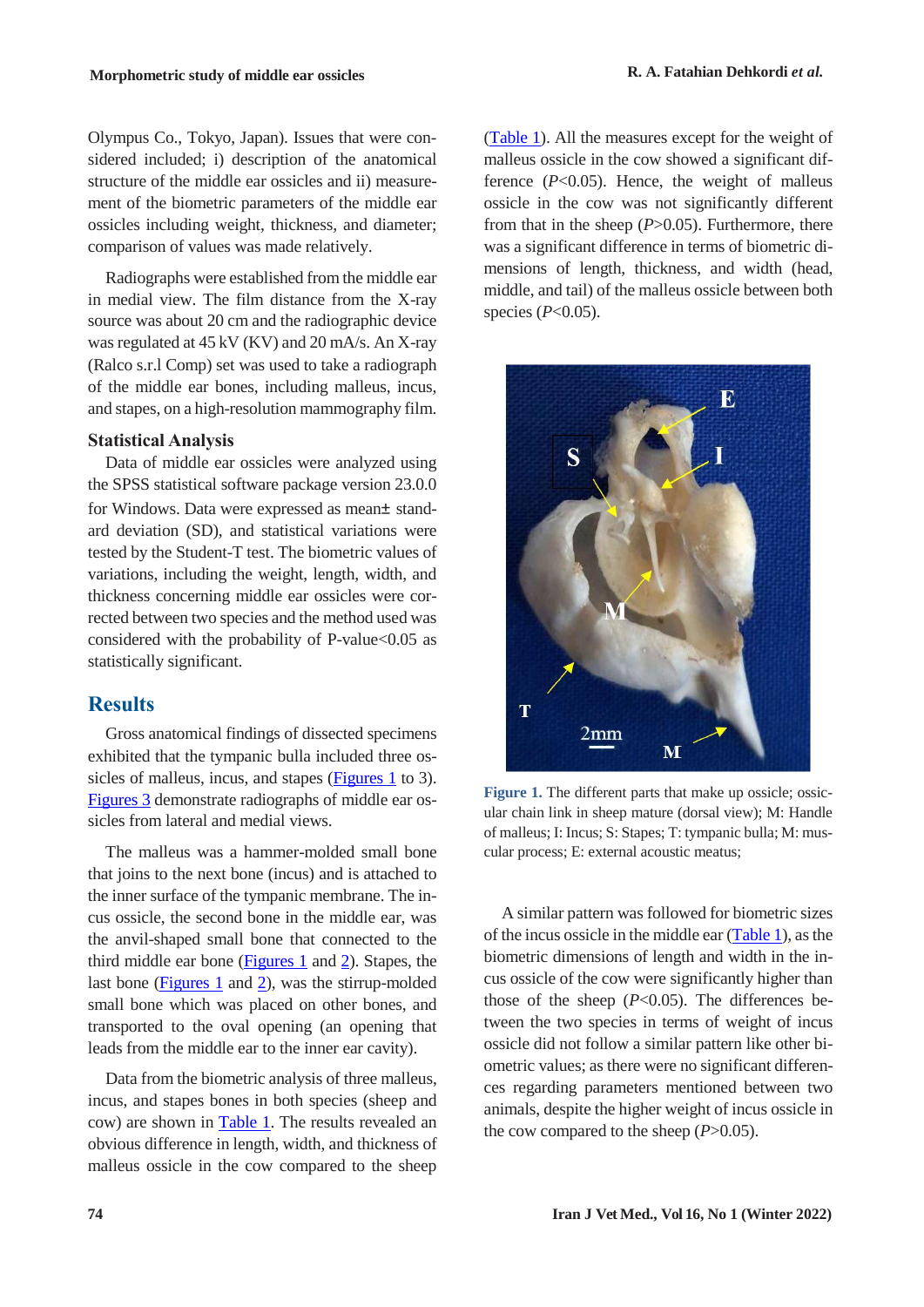

**Figure 2.** Part **x**, Ossicles in mature cow; M, Malleus; I, Incus; S, Stapes; A, length of malleus; B, width of malleus; C, thickness Of head in malleus; D, length of incus; E, width of incus; F, length of stapes; G, width of stapes; Part **y**, Ossicles in mature sheep; I, Incus; M, Malleus; S, Stapes; A, length of malleus; B, width of malleus; C, thickness of head in malleus; D, length of incus; E, width of incus; F, length of stapes; G, width of stapes.



<span id="page-3-0"></span>Figure 3. Temporal bone of sheep (1) and cattle (2), tympanic part; radiographs of the middle ear ossicles in sheep (1) and cow (2), medial view. M, malleus; I, incus; S, stapes; T: tympanic bulla; M: muscular process; E: external acoustic meatus.

The values of weight, diameter, and length concerning stapes ossicle in every two animals are presented in [Table 1.](#page-4-0) It should be noted that there was a significant difference between the two species regarding the width of the stapes ossicle (*P*<0.05). Biometric values of thickness, length, and weight were higher in the cow compared to the sheep during the anatomical evaluation of this bone except for the weight, as there was no significant difference between the cow and sheep in terms of weight of stapes ossicle (*P*>0.05).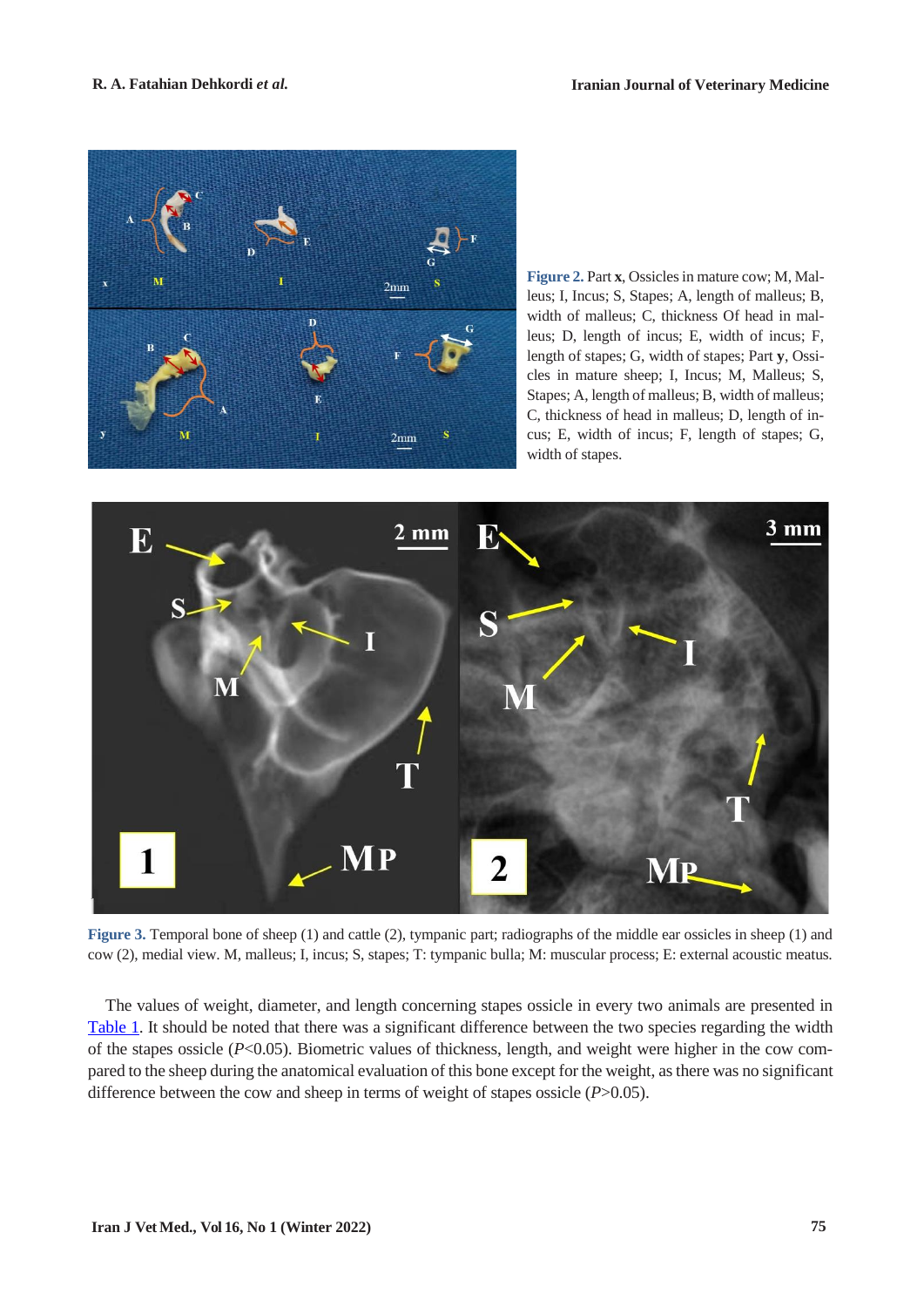| <b>Row</b>     | <b>Species</b>  | Parameter                        | Mean± SE                      |
|----------------|-----------------|----------------------------------|-------------------------------|
| $\mathbf{1}$   | sheep           | malleus.sheep.length             | $8.97 \pm .363$ <sup>a</sup>  |
| $\overline{2}$ | cow             | malleus.cow.length               | $10.22 \pm .248$ <sup>a</sup> |
| $\mathbf{1}$   | sheep           | malleus.sheep.head width         | $2.01 \pm .028$ <sup>b</sup>  |
| $\overline{2}$ | $_{\text{cow}}$ | malleus.cow.head width           | $2.20 \pm .051$ <sup>b</sup>  |
| $\mathbf{1}$   | sheep           | malleus.sheep.tail width         | $.78 \pm .020$ <sup>c</sup>   |
| $\overline{2}$ | cow             | malleus.cow.tail width           | $.85 \pm .025$ <sup>c</sup>   |
| $\mathbf{1}$   | sheep           | malleus.sheep.middle width       | $3.49 \pm .024$ <sup>d</sup>  |
| $\overline{2}$ | cow             | malleus.cow.middle width         | $3.95 \pm .015$ <sup>d</sup>  |
| $\mathbf{1}$   | sheep           | malleus.sheep.weight             | $.029 \pm .001$               |
| $\overline{2}$ | cow             | malleus.cow.weight               | $.040 \pm .004$               |
| $\mathbf{1}$   | sheep           | incus.sheep.length               | $4.90 \pm 0.020$ <sup>e</sup> |
| $\overline{2}$ | $_{\text{cow}}$ | incus.cow.length                 | $5.95 \pm 0.103$ <sup>e</sup> |
| $\mathbf{1}$   | sheep           | incus.sheep.width                | $2.42 \pm .017$ <sup>f</sup>  |
| $\overline{2}$ | cow             | incus.cow.width                  | $2.83 \pm .049$ <sup>f</sup>  |
| $\mathbf{1}$   | sheep           | incus.sheep.between two branches | $3.32 \pm 0.063$              |
| $\overline{2}$ | cow             | incus.cow.between two branches   | $4.79 \pm .031$               |
| $\mathbf{1}$   | sheep           | incus.sheep.weight               | $.030 \pm .029$               |
| $\overline{2}$ | cow             | incus.cow.weight                 | $.060 \pm .001$               |
| $\mathbf{1}$   | sheep           | stapes.sheep.length              | $3.44 \pm 0.065$              |
| $\overline{2}$ | cow             | stapes.cow.length                | $3.62 \pm 0.005$              |
| $\mathbf{1}$   | sheep           | stapes.sheep.width               | $2.49 \pm 0.043$ <sup>g</sup> |
| $\overline{2}$ | cow             | stapes.cow.width                 | $2.69 \pm .014$ <sup>g</sup>  |
| $\mathbf{1}$   | sheep           | stapes.sheep.thickness           | $.580 \pm 0.023$              |
| $\overline{2}$ | cow             | stapes.cow.thickness             | $.670{\pm}.020$               |
| $\mathbf{1}$   | sheep           | stapes.sheep.weight              | .024±.011 <sup>h</sup>        |
| $\overline{2}$ | cow             | stapes.cow.weight                | .025±.010 <sup>h</sup>        |

<span id="page-4-0"></span>**Table 1.** Biometric parameter of malleus, incus and stapes between sheep and cow (mm) (Mean ± *SE*)

Significant differences between each two values of a single parameter compared between two species are shown with same letters; otherwise there is no letter denotation.

## **Discussion**

Although some researchers have evaluated the skeletal structure of the middle ear from a descriptive point of view (Erdogan and Kilinc, 2010; Padmini and Rao, 2013; Saha *et al.*, 2017; Simaei *et al.*, 2017), no study has fully compared the middle ear bones (malleus, incus, and stapes) between the two species of cattle and sheep. Therefore, the present study comparatively evaluated these bone structures in the mentioned two species. Findings around biometric values of middle ear ossicles showed a significant difference between the two species (*P<*0.05). However, no difference was observed regarding the effect of sex on the biometric rate in both animals (data not shown).

The researchers have shown that measuring some of the middle ear ossicles (e.g., stapes) plays an important role in the output impedance of the ear (Grossöhmichen *et al.*, 2017). On the other hand, these effects can have another effective function in synthetic hearing aids; in this way, it replaces some lost parts of the body. In another demographic study in India conducted on the morphometric dimensions of male human ear ossicles, Sodhi *et al.* (2017) showed that exact measurements of the ossicles could be very helpful in designing the prosthesis in ossicular chain pathology (Sodhi *et al.*, 2017).

As previously identified, reports revealed no significant difference between middle ear bones in male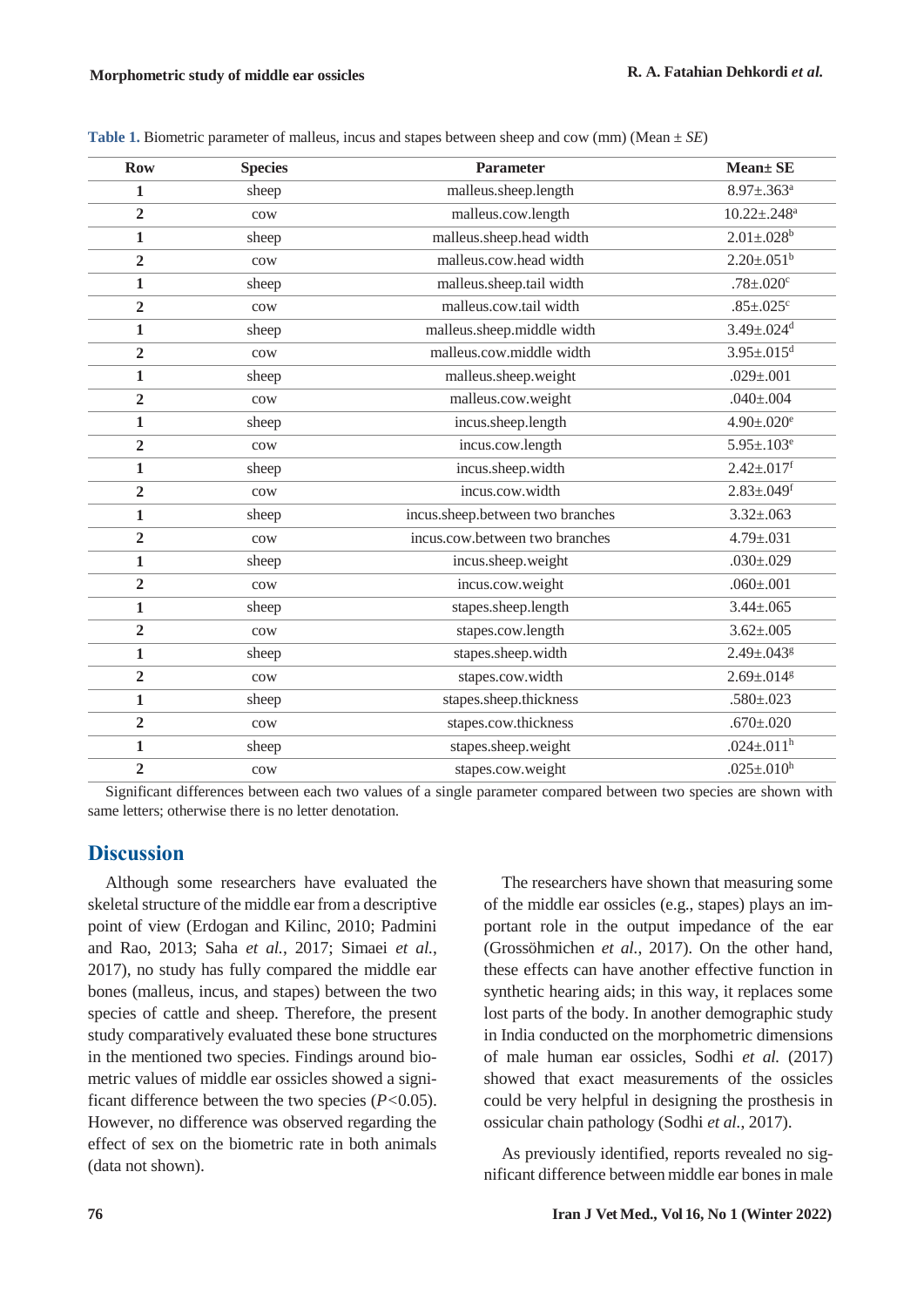and female rabbits. This may lead to the result that diversity in the characteristics of middle ear ossicles, particularly bio-anatomical parameters, does not matter so much in terms of sex (Kurtul *et al.*, 2003), as our results agreed with the results of this study. Although the findings suggest no gender difference in the structure of the middle ear ossicles (Kurtul *et al.*, 2003), in the current study, the effect of gender factor was considered. In some old and new samples of middle ear bones, differences were observed, as Stoessel *et al.* (2016) on the morphology of the middle ear ossicle displayed that there was a significant difference between neandertals and anatomically modern humans (Stoessel *et al.*, 2016).

The gross anatomical structure of the malleus, incus, and stapes ossicles in this study were the same as recent reports (Seibel *et al.*, 2006; Gurr *et al.*, 2011; Kuriakose and Sagar, 2014; Péus *et al.*, 2020). Some studies have shown tangible differences, as Kurtul *et al.* (2003) showed that some middle ear ossicles in rabbits, in anatomical appearance, have an obvious difference with the rest of animals. They found that there was a great variation, especially in the processes and handling in these ossicles (Kurtul *et al.*, 2003).

Regardless of the significant differences between some biometric quantitative values of the middle ear ossicle in this study, the variations indicated a sensible difference in measured values about ossicles of the cattle relative to the sheep. However, with an overview of the "P*-*value" of the measured number of ossicles, we found that malleus ossicles had the least alteration in both species of cattle and sheep. While in the other two ossicles, namely incus and stapes, the most alteration was observed regarding biometrical measurements. Researches have shown that between the ossicles, the incus is the most fixed ossicle and the stapes ossicle has the most variability as long as their morphological changes are individual and important (Mogra *et al.*, 2014; Noussios *et al.*, 2016; Martonos *et al.*, 2019). Previous studies

have shown that congenital ossicle anomalies are accompanied by facial nerve abnormalities. Furthermore, Padmini and Rao (2013) in evaluating morphological changes of human fetal ear ossicles showed that impoverished human fetuses could be used in homograft forms to substitute corroded mature ear ossicles (Padmini and Rao, 2013).

The tympanic cavity is surrounded by the tympanic membrane, which in most mammalian species forms a glandular, cartilaginous, or bony structure. The structure of the tympanic membrane differs among mammalian species considering the bony main composition or ingredients that contribute to the structure (Ekdale, 2016). Therefore, it seems that the distinct difference between the bones of the two species under this study is closely linked to the dimensions of tympanic bone. In this respect, as is clear, tympanic bone shows a larger dimension in ruminants (Gurr *et al.*, 2011; Péus *et al.*, 2020). Therefore, it is easier to understand the distinct difference between the measured values in the malleus, incus, and stapes ossicles between two animal species; however, some bony values did not show significant differences.

## **Conclusion**

It could be concluded that anatomical parameters of middle ear ossicles examinations in sheep and cow showed some significant differences in ossicles detail, however, these findings can be useful for future studies.

### **Acknowledgments**

This work was financially supported by the University of Shahrekord, Iran. In the end, the authors of the paper, from experts in the field of anatomy of the department of basic sciences thanks and appreciates.

# **Conflict of Interest**

The authors declared no conflict of interest.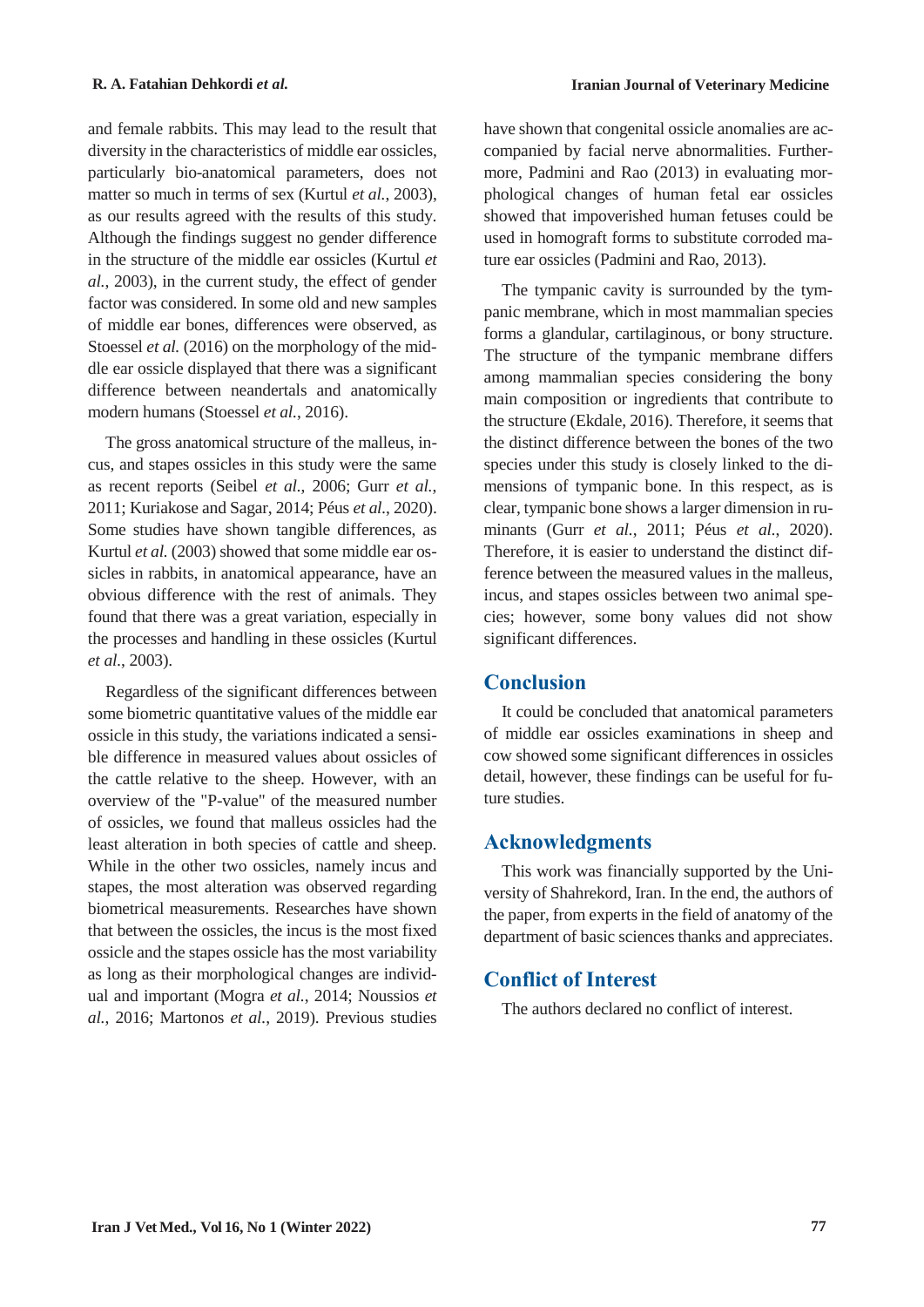## **References**

- Cañestro, C., Yokoi, H., & Postlethwait, J. H. (2007). Evolutionary developmental biology and genomics. *Nature Reviews Genetics*, *8*(12), 932-942. [DOI:10.1038/nrg2226] [PMID]
- Ekdale, E. G. (2016). Form and function of the mammalian inner ear. *Journal of Anatomy*, *228*(2), 324-337. [DOI:10.1111/joa.12308] [PMID] [PMCID]
- Erdogan, S., & Kilinc, M. (2010). Gross anatomy and arterial vascularization of the tympanic cavity and osseous labyrinth in mid-gestational bovine fetuses. *The Anatomical Record*, *293*(12), 2083-2093. [DOI:10.1007/978-3-642-67143-2\_2]
- Fleischer, G. (2013). Evolutionary principles of the mammalian middle ear. Springer Science & Business Media. *pp*, 8-10. [DOI:10.1007/978-3-642-67143- 2\_2]
- Fritzsch, B., & Elliott, K. L. (2017). Evolution and development of the inner ear efferent system: transforming a motor neuron population to connect to the most unusual motor protein via ancient nicotinic receptors. *Frontiers in Cellular Neuroscience*, *11*, 114. [DOI:10.3389/fncel.2017.00114] [PMID] [PMCID]
- Grossöhmichen, M., Waldmann, B., Salcher, R., Prenzler, N., Lenarz, T., & Maier, H. (2017). Validation of methods for prediction of clinical output levels of active middle ear implants from measurements in human cadaveric ears. *Scientific Reports*, *7*(1), 1-10. [DOI:10.1038/s41598-017-16107-9] [PMID] [PMCID]
- Gurr, A., Pearson, M. D., & Dazert, S. (2011). Lambs' temporal bone anatomy under didactic aspects. *Brazilian Journal of Otorhinolaryngology*, *77*(1), 51-57. (Anatomia do osso temporal de ovelhas sob aspectos didaticos.)

[DOI:10.1590/S180886942011000100009] [PMID]

- Jurado, C., & Marquardt, T. (2020). On the Effectiveness of airborne infrasound in eliciting vestibular-evoked myogenic responses. *Journal of Low Frequency Noise, Vibration and Active Control*, *39*(1), 3- 16. [DOI:10.1177/1461348419833868]
- Kerber, L., & Sánchez-Villagra, M. R. (2019). Morphology of the middle ear ossicles in the rodent Perimys (Neoepiblemidae) and a comprehensive anatomical and morphometric study of the phylogenetic transformations of these structures in caviomorphs. *Journal of Mammalian Evolution*, *26*(3), 407-422. [DOI:10.1007/s10914-017-9422-9]
- Kuriakose, S., & Sagar, S. (2014). Morphometry and variations of malleus with clinical correlations. *International Journal of Anatomy and Research*, *2*(1), 191-194.
- Kurtul, I., Cevik, A., Bozkurt, E. U., & Dursun, N. (2003). A detailed subgross morphometric study on the auditory ossicles of the New Zealand rabbit. *Anatomia, Histologia, Embryologia*, *32*(4), 249-252. [DOI:10.1046/j.1439-0264.2003.00483.x] [PMID]
- Mallo, M. (2001). Formation of the middle ear: recent progress on the developmental and molecular mechanisms. *Developmental Biology*, *231*(2), 410- 419. [DOI:10.1006/dbio.2001.0154] [PMID]
- Mallo, M. (2003). Formation of the outer and middle ear, molecular mechanisms. *Current Topics in Developmental Biology*, *57*, 85-113. [DOI:10.1016/S0070- 2153(03)57003-X]
- Martonos, C., Damian, A., Gudea, A., Bud, I. T., & Stan, F. (2019). Morphological and morphometrical study of the auditory ossicles in chinchilla. *Anatomia, Histologia, Embryologia*, *48*(4), 340-345. [DOI:10.1111/ahe.12446] [PMID]
- Meng, J., Mao, F., Han, G., Zheng, X. T., Wang, X. L., & Wang, Y. (2020). A comparative study on auditory and hyoid bones of Jurassic euharamiyidans and contrasting evidence for mammalian middle ear evolution. *Journal of Anatomy*, *236*(1), 50-71. [DOI:10.1111/joa.13083] [PMID]
- Mitchell, S., & Coulson, C. (2017). Endoscopic ear surgery: a hot topic? *The Journal of Laryngology and Otology*, 131(2), 117. [DOI:10.1017/S0022215116009828] [PMID]
- Mogra, K., Gupta, S., Chauhan, S., & Panwar, L. (2014). Morphological and morphometrical variations of malleus in human cadavers. *Journal of Clinical Medicine Research*, *2*, 186-192. [DOI:10.5455/2320-6012.ijrms20140562]
- Noussios, G., Chouridis, P., Kostretzis, L., & Natsis, K. (2016). Morphological and Morphometrical Study of the Human Ossicular Chain: A Review of the Literature and a Meta-Analysis of Experience Over 50 Years. *Journal of Clinical Medicine Research*, *8*(2), 76-83. [DOI:10.14740/jocmr2369w] [PMID] [PMCID]
- Padmini, M., & Rao, B. (2013). Morphological variations in human fetal ear ossicles-a study. *International Journal of Anatomy and Research*, *1*(2), 40-42.

**78 Iran J Vet Med., Vol 16, No 1 (Winter 2022)**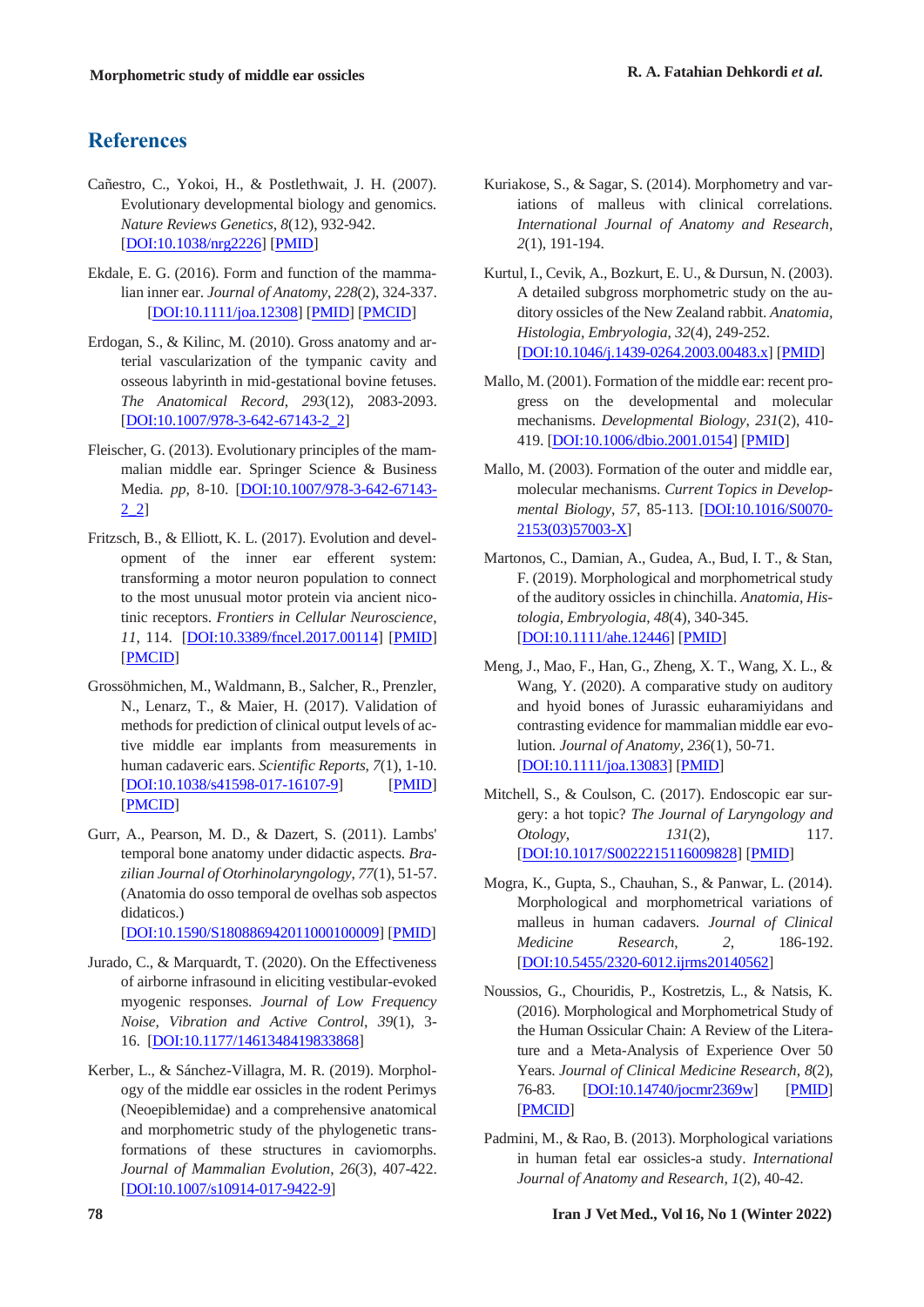- Péus, D., Dobrev, I., Pfiffner, F., & Sim, J. H. (2020). Comparison of sheep and human middle-ear ossicles: anatomy and inertial properties. *The Journal of Comparative Physiology A*, *206*(5), 683-700. [DOI:10.1007/s00359-020-01430-w] [PMID] [PMCID]
- Pfaff, C., Schultz, J. A., & Schellhorn, R. (2019). The vertebrate middle and inner ear: A short overview. *Journal of Morphology*, *280*(8), 1098-1105. [DOI:10.1002/jmor.20880] [PMID] [PMCID]
- Saha, R., Srimani, P., Mazumdar, A., & Mazumdar, S. (2017). Morphological Variations of Middle Ear Ossicles and its Clinical Implications. *Journal of Clinical and Diagnostic Research*, *11*(1), AC01- AC04. [DOI:10.7860/JCDR/2017/23906.9147]
- Seibel, V. A., Lavinsky, L., & Irion, K. (2006). CT-Scan sheep and human inner ear morphometric comparison. *Brazilian Journal of Otorhinolaryngology*, *72*(3), 370-376. [DOI:10.1016/S1808- 8694(15)30971-X]
- Simaei, N., Soltanalinejad, F., Najafi, G., & Jalali, A. S. (2017). Anatomical and morphometrical study of middle ear ossicles in 2 to 3-month-old Makouei sheep fetuses. *Veterinary Research Forum*, *185*, 1- 11.
- Sodhi, S., Sing, Z., & Lal, J. (2017). Morphometric dimensions of human ear ossicles of males. *National Journal of Medical Research*, *7*, 47-51.
- Stoessel, A., David, R., Gunz, P., Schmidt, T., Spoor, F., & Hublin, J. J. (2016). Morphology and function of Neandertal and modern human ear ossicles. *Proceedings of the National Academy of Sciences of the United States of America*, *113*(41), 11489-11494. [DOI:10.1073/pnas.1605881113] [PMID] [PMCID]
- Tucker, A. S. (2017). Major evolutionary transitions and innovations: the tympanic middle ear. *Philosophical Transactions of the Royal Society B: Biological Sciences*, *372*, 1-11. [DOI:10.1098/rstb.2015.0483] [PMID] [PMCID]
- Wang, H., Meng, J., & Wang, Y. (2019). Cretaceous fossil reveals a new pattern in mammalian middle ear evolution. *Nature*, *576*(7785), 102-105. [DOI:10.1038/s41586-019-1792-0] [PMID]
- Wible, J. R., & Gaudin, T. (2004). On the cranial osteology of the yellow armadillo Euphractus sexcintus (Dasypodidae, Xenarthra, Placentalia). *Annals of Carnegie Museum*, *73*, 117-196.